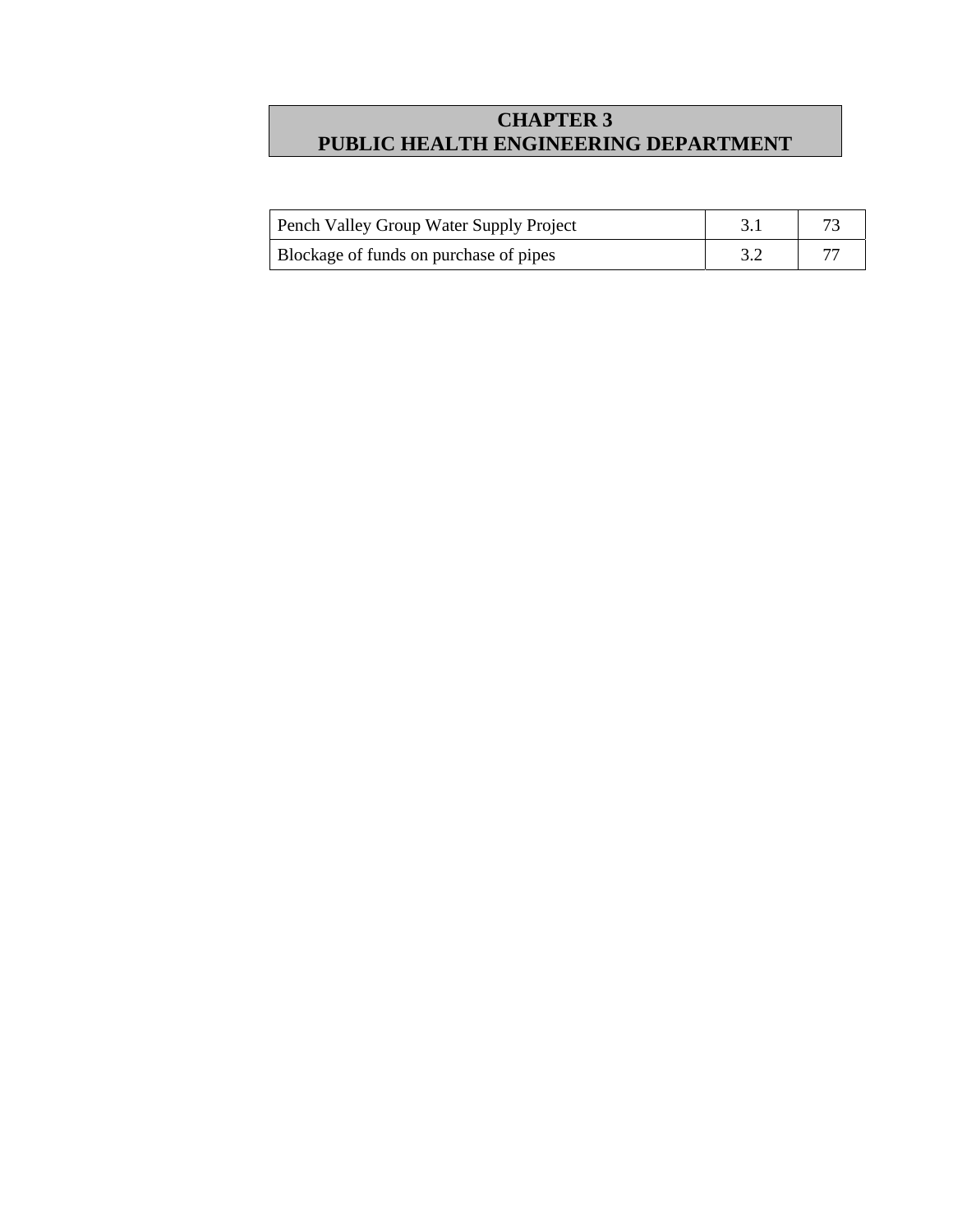*Audit Report No. 4 (Civil) for the year ended 31 March 2000*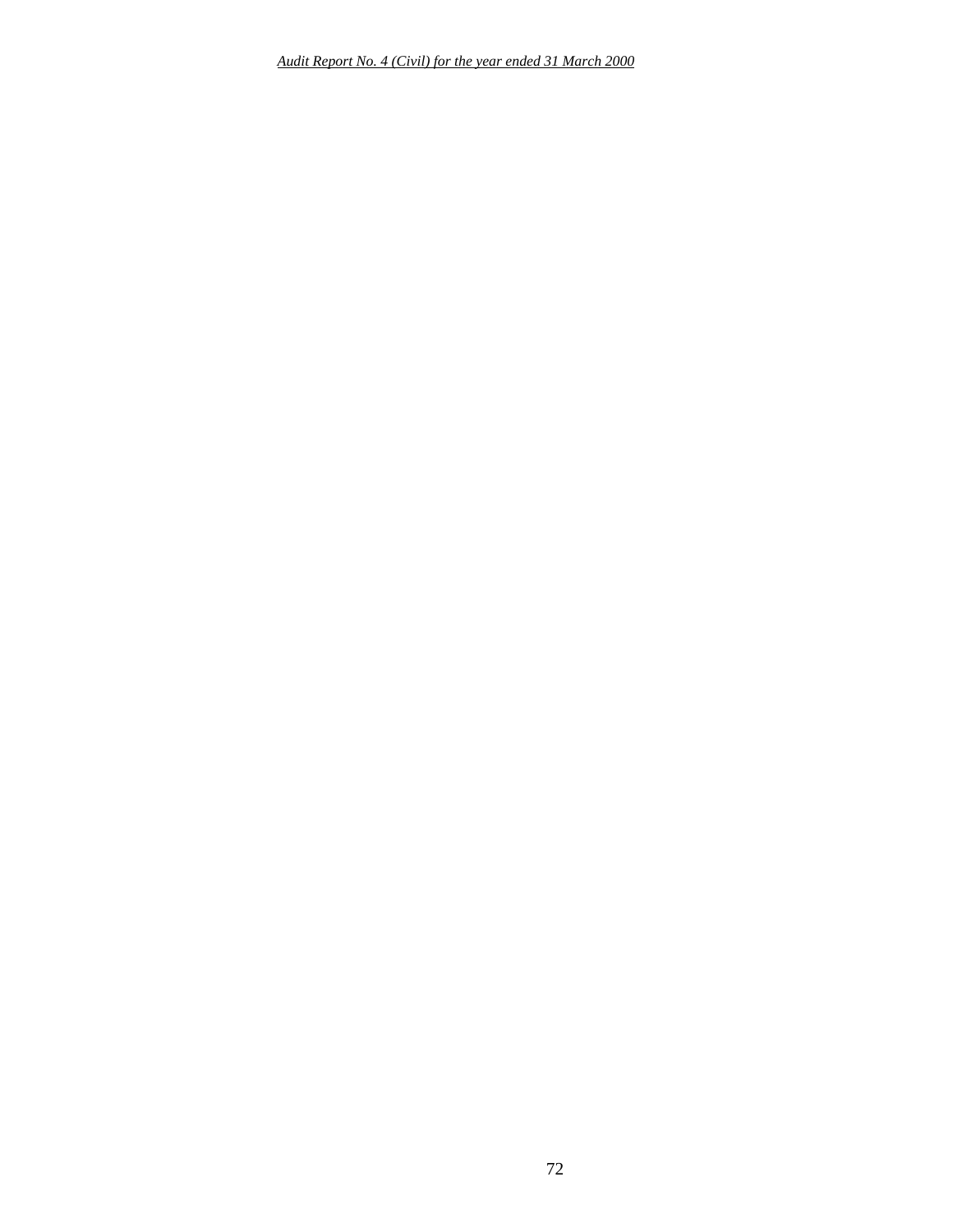# **CHAPTER-3 PUBLIC HEALTH ENGINEERING DEPARTMENT**

## **3.1 Pench Valley Group Water Supply Project**

#### *3.1.1 Introduction*

l

**The project administratively approved for Rs.9.99 crore in August 1985 to cater the water supply of 22.5 Million Litre Daily (MLD) for a projected population of 1.93 lakh by the year 2015 at the rate of 100 litre per capita daily (LPCD) remained incomplete due to non-creation of source of water and could supply 50 LPCD water to a population of 1.25 lakh only as of March 2000. Rs.2.13 crore were spent on interim water supply arrangements due to departmental inefficiency and indecision.** 

Protracted coal mining for several decades had lowered the water level in the "Pench" and "Kanhan" coal mine areas in Chhindwara district, resulting in drying of tube wells and acute scarcity of drinking water in the area. A "Pench Valley Group Water Supply Project" (Project) was conceived in 1979 to overcome the problem by providing drinking water to a projected population of 1,50,000 in the year 2015 of 15 sub-urban townships and villages in Pench areas. Western Coal Fields Limited (WCL), a Government of India undertaking, was managing the coal mines in this area and supplying water to its employees, through pipe-lines with private connections and public stand posts. The expenditure on the project was to be shared between WCL and Government of Madhya Pradesh (Govt.) in the ratio of 2:1 respectively, which approximated to the ratio of WCL employees to other members of the public living in the area covered by the scheme.

While the project was initially, estimated to cost Rs.10.16 crore was technically cleared (March 1980) by the Central Public Health Engineering and Environmental Organisation (CPHEEO), a revised project due to enhanced coverage of population of 1,93,000 was administratively approved by Government in August 1985 for completion within 3 years at a cost of Rs.9.99 crore.

Meanwhile, the revised estimates of 1985 were enhanced three times<sup>\*</sup> upto January 1999 to reach Rs.29 crore. None of the enhanced revised estimates had been approved by the Government/CPHEEO.

<sup>\*</sup> Original estimate for Rs.10.16 crore in March 1980, revised estimates of Rs.9.99 crore in August 1985, Rs.19.99 crore in July 1991, Rs.20 crore in November 1996 and Rs.29 crore in January 1999.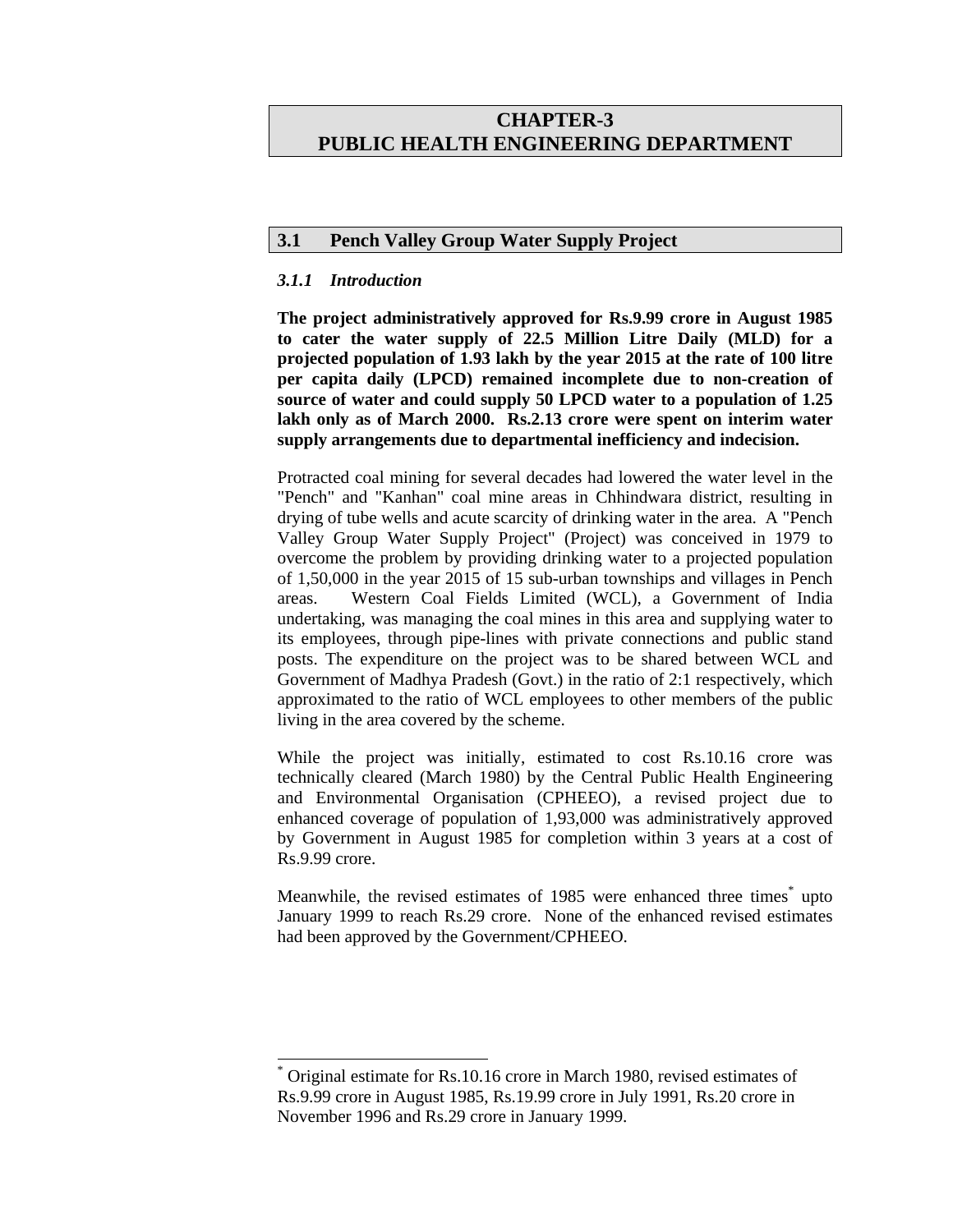#### *3.1.2 Planning deficiencies*

#### *(a) Non-creation of raw water storage*

**The adhoc approach and deficient planning resulted in non-creation of raw water storage.** 

The Manual on Water Supply and Treatment stipulates that a dependable source of water be identified for every water supply project to meet the prospective demand envisaged in the project and to provide a cushion against un-assessed demand in future.

The requirement of water in the project area for the years 1985, 2000 and 2015 was assessed at 11.5.MLD, 16 MLD and 22.8 MLD respectively. To meet this demand, construction of a 34 m high earthen dam across Mandhan Nallah (a tributary of Pench River), near village Darbai, with a designed potential of 27.36 MLD was proposed (1979) at a cost of Rs.3.22 crore.

The original dam site (site-1), selected without detailed geological investigation and without even basic design and drawing, was given up since it was not found suitable for geological reasons. A new site (site-2) near village 'Kajra' (1.5 km upstream of original site) was located after detailed geological investigations. An amount of Rs.85.10 lakh was spent on survey and investigation of dam (Rs.48.02 lakh) and on construction of approach road (Rs.37.08 lakh). The revised estimates for Rs.39.36 crore prepared in 1990 provided for a dam, based on drawings and design approved by Central Water Commission (CWC) costing Rs.20 crore, including basin treatment works.

A Tender Cum Purchase Committee (TCPC) consisting of a Chief Engineer (CE) and a Superintending Engineer (SE) of the Public Health Engineering Department (PHED) and a Chief Engineer, Civil (CE) and a Chief General Manager from WCL was constituted (March 1987) under orders of Government to expedite implementation of project and to avoid delays in processing of tenders etc.

The TCPC (November 1994) appointed a sub-committee to find out a cheaper alternative to site-2. The sub-committee suggested (November 1994) construction of 3 anicuts (1 on Pench River and 2 on Mandhan Nalla) (site-3) without detailed survey and investigation. Based on this, project estimates were prepared for Rs.14 crore, which included construction of anicuts at Rs.1.70 crore. TCPC proposed that some items of work of the proposed revised project costing Rs.19.99 crore (July 1991) be not carried out to restrict the cost to Rs.14 crore only. Site-3 was subsequently found unsuitable by the Geological Survey of India (GSI). Thereupon the proposal for construction of anicuts was dropped.

The Department then decided (July 1995) to construct an 18 m high cement concrete gravity barrage at a cost of Rs.9.50 crore, at site 2 proposed for the earthen dam, for storage of 1.78 M cu m raw water. This proposal, which is yet to be approved by WCL and Government, will provide only 17.70 MLD water against a designed requirement of 22.8 MLD. The present estimates are based on this concept and the scheduled completion year is 2001 at an estimated cost of Rs.29 crore subject to timely availability of funds and sanctions.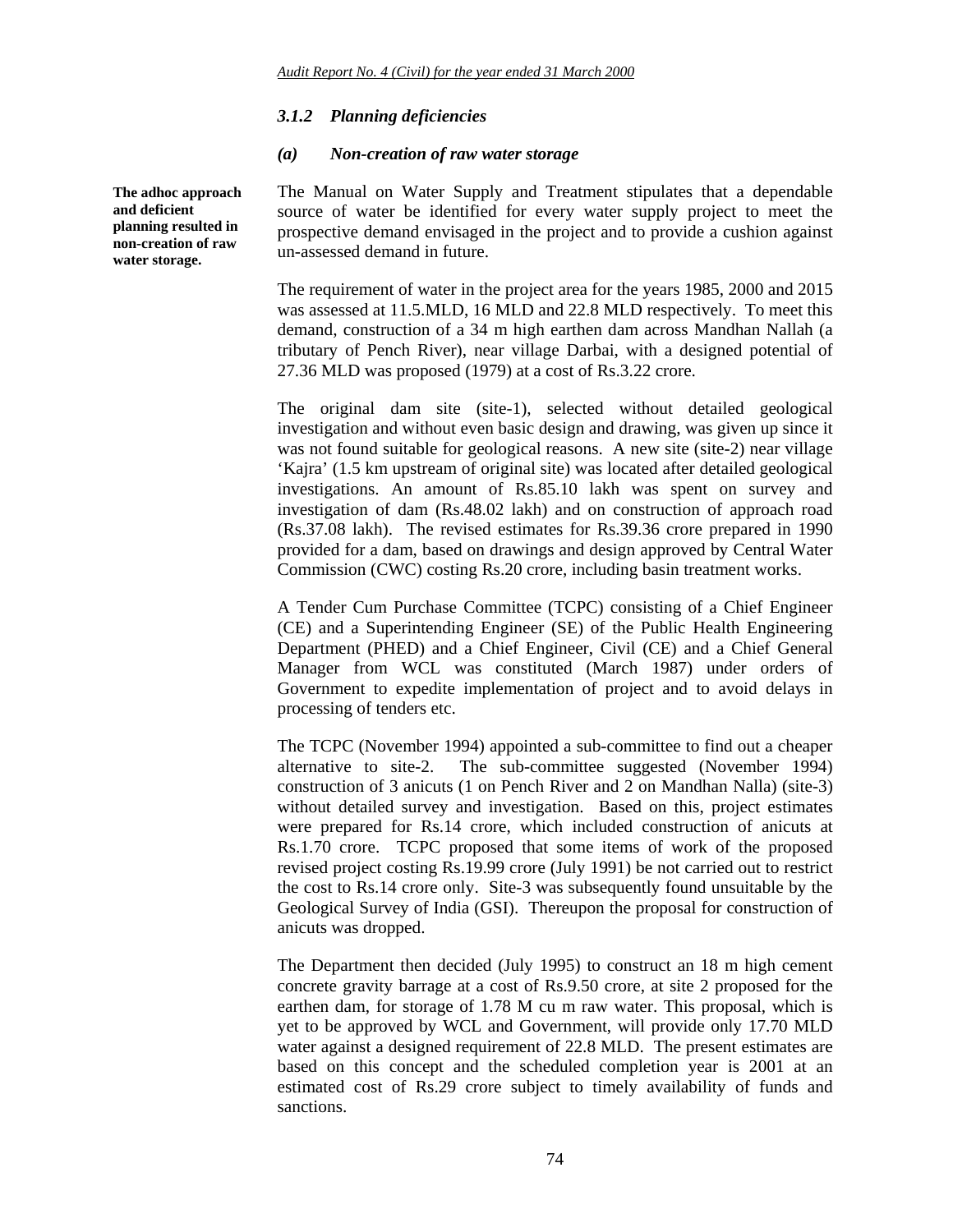**Even after spending Rs.14.68 crore on the project, the Department could provide 50 per cent potable water to 72 per cent of identified beneficiaries.** 

Thus, the ad-hoc approach and deficient planning resulted in the site for impounding raw water not being decided. The expenditure of Rs.14.68 crore incurred on execution of the project upto March 2000 could provide only 50 per cent of potable water to 72 per cent of identified beneficiaries.

The EE stated (May 2000) that the dam could not be constructed due to the indecisive attitude of WCL authorities. WCL had released its share of Rs.8.83 crore as against Rs.9.32 crore based on the revised estimate for Rs.13.95 crore. WCL did not agree to further increase in its share.

#### *(b) Inadequate estimates*

A look at the table in appendix-III giving the physical and financial position of various components of the project executed between 1986-87 and 1990-91 would indicate that while creation of source of raw water was yet to be decided other components were executed piece-meal on ad-hoc estimates. The cost of various components increased by 26.01 percent to 790.80 percent during execution as compared to the original estimate (Rs.9.99 crore) which went up by 300 percent to Rs.29 crore. Obviously, there was no planned execution of various items.

#### *(c) Un-authorised expenditure of Rs.2.13 crore*

Due to abnormal delays taking place in the construction of raw water storage (as discussed in paragraph 3.1.2 (a) above), the Department had to make interim water supply arrangements at the request of WCL. For this purpose, Rs.2.13 crore, were spent on (i) clear water pumps at Bhamodi and Ambada (Rs.4.37 lakh), (ii) temporary raw and clear water pumping sets (Rs.47.90 lakh), (iii) temporary earthen dams (Rs.27 lakh), (iv) laying of pipe line in Parasia and Chhindwara towns from tube wells to WCL reservoirs and distribution system (Rs.1.05 crore), and (v) collecting water from various natural depressions in the river Pench, Mandhan nallah and dugwells (Rs.28.66 lakh), which were not provided in the estimates. This expenditure though absolutely necessary was avoidable had the Department not delayed the construction of a raw water source. To that extent the expenditure is attributable to departmental inefficiency and indecision.

On this being pointed out (May 2000), the Department stated that these additional items were executed to provide drinking water from time to time. The reply is not tenable, as the Department diverted its activities and resources (funds) on execution of works not included in the project report and which would be redundant on completion of the project. This also led to avoidable time and cost overruns, jeopardising the successful completion of the project.

**Non-creation of raw water storage led to avoidable expenditure of Rs.2.13 crore on interim water supply arrangements.**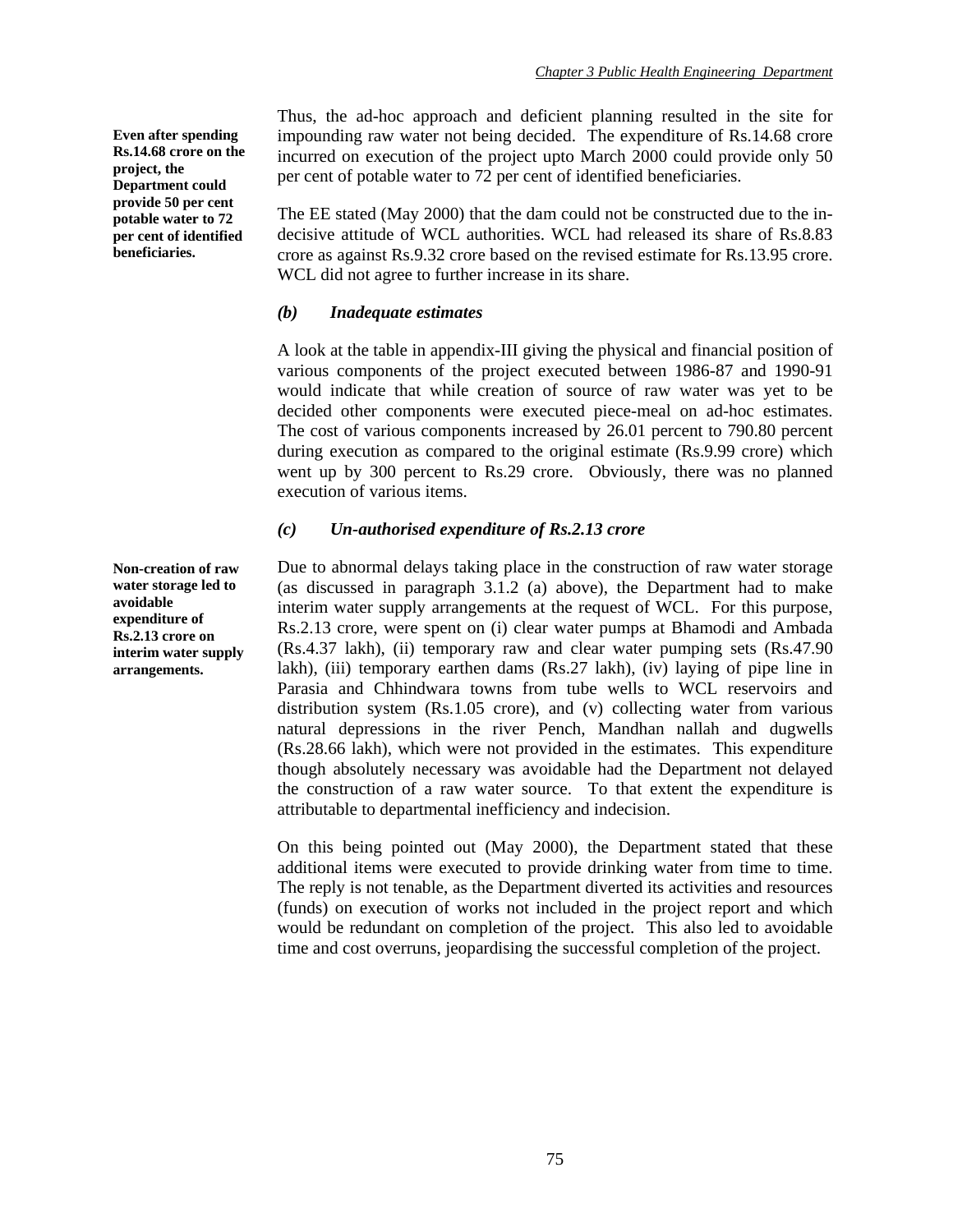#### *3.1.3 Deficiencies in execution*

#### *(a) Expenditure on protection work of pick up weir*

The project envisaged construction of a stone masonry pick up weir 6 m high on the Pench river including flood protection works at a cost of Rs.15 lakh. GSI recommended the construction of a weir only 1.7 m high. The Department, however, constructed between 1988 and 1993 a 4 m high Reinforced Cement Concrete weir at a cost of Rs.63.35 lakh without obtaining technical sanction and approval of drawings. While the work was still in progress, the river banks started eroding. Several gullies were formed (November 1992) causing overhanging of rocks. To avoid further erosion and damage, protection works costing Rs.47.95 lakh were carried out on the advice of SE and Chief Technical Examiner (CTE).

Thus, increase in the height of pickup weir against the advice of GSI resulted in avoidable expenditure of Rs.47.95 lakh on protection works.

#### *(b) Wasteful expenditure on Mild Steel (MS) gates Rs.6.71 lakh*

Tenders for wooden kurry shutters with 4 m height for pickup weir was accepted by TCPC (November 1987) but in subsequent meetings (December 1988 and October 1989) it was decided to purchase heavier MS sluice gates through Madhya Pradesh Laghu Udhyog Nigam (MPLUN) at a cost of Rs.6.71 lakh. CE and SE later found MS shutters not useful as these were stop dam shutters without lifting arrangement. The pick up weir was actually constructed with wooden kurry shutters. The purchase of MS shutters was unwarranted and resulted in wasteful expenditure of Rs.6.71 lakh.

#### *(c) Un-authorised payment of escalation charges of Rs.5.61 lakh*

Lump-sum contract on turn key job basis on form `F' were invited (September 1985) for construction of 16.5 MLD capacity water treatment plant at Charai, without preparation and sanction of detailed estimates. Form `F' does not provide for price escalation clause, but the same was added (as per clause 11- C of form `A') in the detailed NIT without approval of Law Department resulting in unauthorised payment of Rs.5.61 lakh on account of price escalation.

#### *(d) Shorter life span of pipe line.*

The TCPC in its meetings (October 1989 and November 1994) decided to provide water from Ambada to Dungariya by a gravity main of pre-stressed concrete (PSC) pipe in a length of 12.45 km at a cost of Rs.26.50 lakh instead of a clear water rising main. It was, however, seen that instead of PSC pipe Asbestos Cement Pressure (ACP) pipe in a length of 10371.50 m was laid at a cost of Rs.48.75 lakh. The unauthorised change by EE was injudicious due to shorter life of ACP pipe as compared to PSC pipe and are susceptible to tampering and misuse.

**Unauthorised increase in height of pickup weir led to avoidable expenditure of Rs.47.95 lakh.**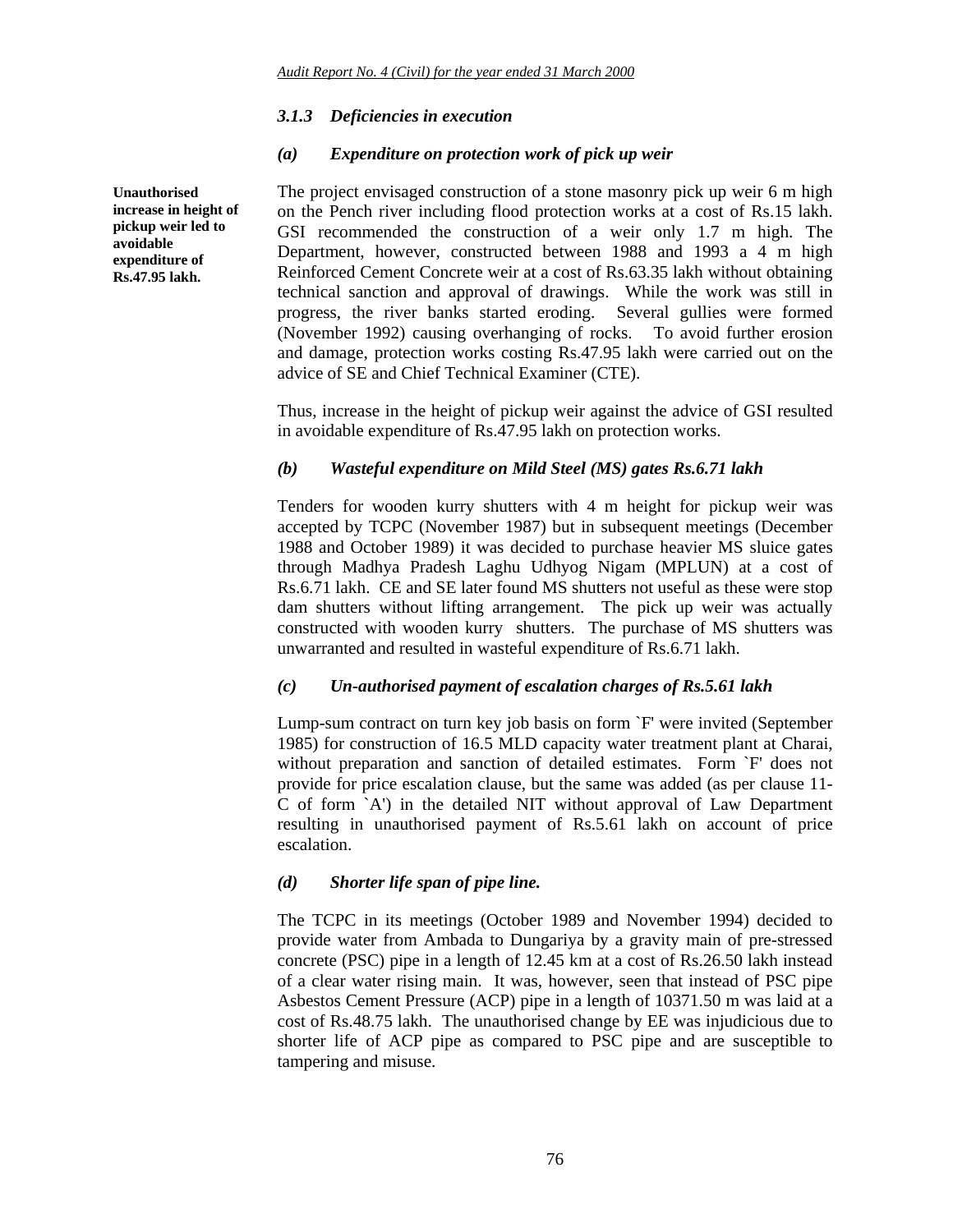# *(e) Pipes costing Rs.2.12 lakh not returned by contractor*

For laying and jointing of gravity main, the contractor was issued (March 1995) ACP pipe 200 mm dia, 8050 m and 150 mm dia, 4840 m against requirement of 7500 m and 4300 m respectively. The contractor laid only 7621.50 m ACP pipe 200 mm dia and 2750 m, 150 mm dia as of October 1996. No action for recovery of cost of pipes issued in excess of requirement and not returned by contractor (ACP pipes 200 mm dia 428.50 m, 150 mm dia 2090 m), amounting to Rs.2.12 lakh was initiated as of March 2000.

On this being pointed out, the EE agreed to recover the cost of pipes from the contractor.

## *(f) Wasteful expenditure*

Scrutiny of the stock account revealed that CI pipes, fittings and specials costing Rs.18.58 lakh, procured by the Department (1985-90) for laying pipe lines were lying unused and were declared surplus (March 2000). Similar items costing Rs.17.44 lakh were lying idle in stock as of March 2000 due to their substitution by ACP pipes. The entire expenditure of Rs.36.02 lakh thus proved wasteful.

On this being pointed out, the EE intimated that surplus items would be disposed off by sale or transfer to other divisions requiring such material.

The matter was referred to Government (June 2000), reply was awaited (October 2000).

# **3.2 Blockage of funds on purchase of pipes**

### **AC pressure pipes worth Rs.26.11 lakh procured in November and December 1997 became unusable due to injudicious revision of design.**

Technical sanction to the Naila-Janjgir Water Supply Scheme (Scheme), for supply of 3.36 million litre daily (MLD) of water was accorded (March 1991) by the Chief Engineer (CE), Raipur Zone, Raipur for Rs.49.90 lakh. Administrative approval was accorded by the Government in February 1994.

The work included laying and jointing 250 mm dia asbestos cement (AC) pressure pipe class '10' (6200 meters) for clear water rising main from treatment plant to the overhead reservoir. The AC pipes were procured through MP Laghu Udyog Nigam (MPLUN) in November and December 1997 for Rs.26.11 lakh. Subsequently, AC pipes were substituted by cast iron (CI) tyton pipes on receipt of a Technical circular (28 May 1998) from the Engineer-in-Chief (E-in-C) that only CI pipe be used for rising mains in areas with black cotton soil.